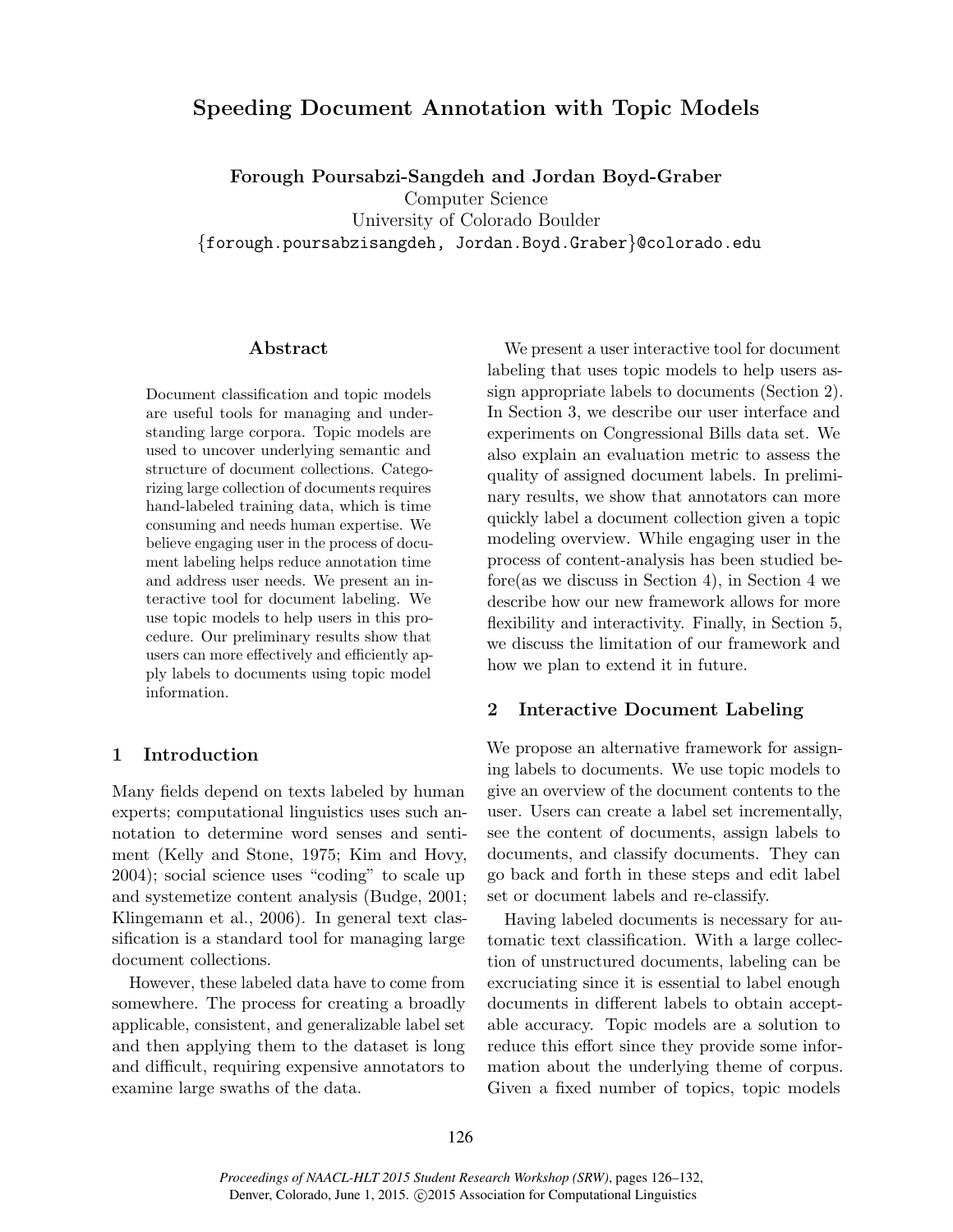

Figure 1: Interactive document labeling: Start with LDA topic modeling, show users relevant documents for each topic, get user labels, classify documents, and use SLDA to generate topics<sup>1</sup>. Repeat this until the user is satisfied with labels.

output (i) a set of words for each topic (Topic words) and (ii) a distribution over topics for each document (*Document's Topic Distribution*).

Topic words can be used to reveal the content of a topic and thus content of documents with a high probability of that topic. Therefore, assuming the number of topics is chosen carefully, top documents for each topic are similar in content and can be labeled appropriately.

Thus, rather than showing an unstructured collection of documents to the user, providing the topic words and highly relevant documents to that topic helps them in the process of document labeling, both in the step of choosing appropriate label names and choosing appropriate document to assign a label to. Another way to think about this is that if the topics are perfect (they are not too general or too detailed), all labels associated with the topic's high relevant documents can be viewed as subjects explaining the topic. Table 1 provides an example of how topic models can help a user craft document labels.

Having a set of user labeled documents, classification algorithms can be used to predict the label of unseen documents. Next, classification results are shown. Users can change document labels. They can also edit/delete label set and re-run the classifier. The explained procedure can be repeated iteratively until satisfaction is achieved with existing *(document, label)* pairs. Figure 1

shows the explained procedure.

# 3 Experiments with Interactive Labeling Interface

Data: In our experiments, we need a labeled corpus to be able to assess the quality of usergenerated labels. We chose US Congressional Bills corpus (Adler and Wilkerson, 2006). Gov-Track provides bill texts along with the discussed congressional issues as labels. Example of labels are "education", "agriculture", "health", and "defense". There are total of 19 unique labels. We use the  $112<sup>th</sup>$  congress, which has 12274 documents. We remove bills with no assigned gold label or that are short. We end with 6528 documents.

Topic Modeling: To generate topics, we use Mallet (McCallum,  $2002$ ) to apply LDA on the data. A set of extra stop words are generated based on TF-IDF scores to avoid displaying noninformative words to the user.

Features and Classification: A crucial step for text classification is to extract useful features to represent documents. Some common features for text classification are  $n$ -grams, which makes the dimensionality very high and classification slower. Since response time is very important in user interactive systems, instead of  $n$ -grams, we

<sup>&</sup>lt;sup>1</sup>Currently, we are not using  $SLDA$ . We just use the original topics generated by LDA. The idea behind SLDA is explained in Section 5.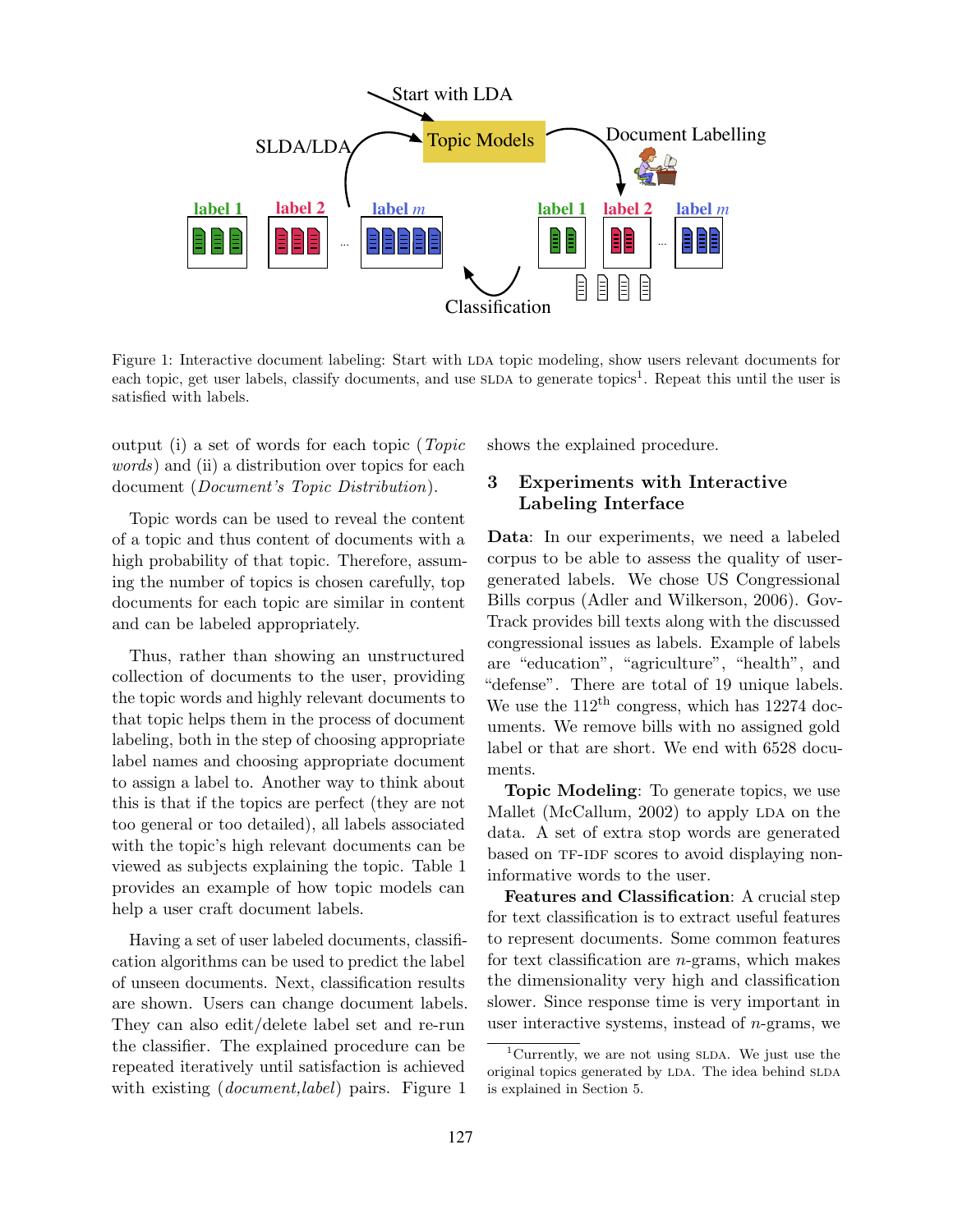| Topic | Words                 | Document Title                                          | Document Labels |
|-------|-----------------------|---------------------------------------------------------|-----------------|
| 16    | dod,<br>sbir,         | HR 4243 IH 112th CONGRESS 2d Session H. R. 4243         | military        |
|       | afghanistan, phase,   | To strengthen the North Atlantic Treaty Organiza-       |                 |
|       | sttr, missile, com-   | tion.                                                   |                 |
|       | capabilities,<br>bat. |                                                         |                 |
|       | command, elements     |                                                         |                 |
| 19    | historic,             | HR 4334 IH 112th CONGRESS 2d Session H. R. 4334         | wildlife        |
|       | conveyance, dated,    | To establish a monument in Dona Ana County, New         |                 |
|       | monument.             | Mexico, and for other purposes.                         |                 |
|       | depicted, generally,  | S 617 IS 112th CONGRESS 1st Session S, 617 To           | nature          |
|       | boundary, creek,      | require the Secretary of the Interior to convey certain |                 |
|       | preservation,         | Federal land to Elko County, Nevada, and to take        |                 |
|       | recreation            | land into trust for the Te-moak Tribe of Western        |                 |
|       |                       | Shoshone Indians of Nevada, and for other purposes.     |                 |

Table 1: An example of topic words and the labels user has assigned to top documents for that topic.

use topic probabilities as features, which reduces the dimensionality and classification time significantly. User can choose 10, 15, 25, or 50 topics. We want to show the label probabilities generated by classifier to users. We use Liblinear (Fan et al., 2008) to run L2 regularized logistic regression for classifying documents and generating label probabilities.

Interface: We start with the web-based interface of Hu et al. (2014) for interactive topic modeling. The existing interface starts with asking user information, corpus name, and number of topics they want to explore. Then it displays topic words and the most relevant documents for each topic. Also, the user can see the content of documents. Users can create new labels and/or edit/delete an existing label.

When seeing a document, user has 3 options:

- 1. Create a new label and assign that label to the document.
- 2. Choose an existing label for the document.
- 3. Skip the document.

At any point, the user can run the classifier. After classification is finished, the predicted labels along with the certainty is shown for each document. User can edit/delete document labels and re-run classifier as many times as they desire. We Refer to this task as Topic Guided Annotation(TGA).

Figure 2 shows a screenshot of the interface when choosing a label for a document.

#### 3.1 Evaluation

We introduce an interactive framework for document labeling using topic models. In this section, we evaluate our system.

Our goal is to measure whether showing users a topic modeling overview of the corpus helps them apply labels to documents more effectively and efficiently. Thus, we compare user-generated labels (considering labels assigned by user and classifier altogether) with gold labels of US Congressional Bills provided by GovTrack. Since user labels can be more specific than gold labels, we want each user label to be "pure" in gold labels. Thus, we use the purity score (Zhao and Karypis, 2001) to measure how many gold labels are associated with each user label. Purity score is

$$
\text{purity}(\mathscr{U}, \mathscr{G}) = \frac{1}{N} \sum_{k} \max_{j} |U_k \cap G_j|, \quad (1)
$$

where  $\mathscr{U} = \{U_1, U_2, ..., U_K\}$  is the user clustering of documents,  $\mathscr{G} = \{G_1, G_2, ..., G_J\}$  is gold clustering of documents, and  $N$  is the total number of documents. Moreover, we interpret  $U_k$  and  $G_j$  as the set of documents in user cluster  $U_K$ or gold cluster  $G_j$ . Figure 3 shows an example of purity calculation for a clustering, given gold labels.

Purity is an external metric for cluster evaluation. A very bad labeling has a purity score close to 0 and a perfect labeling has purity score of 1.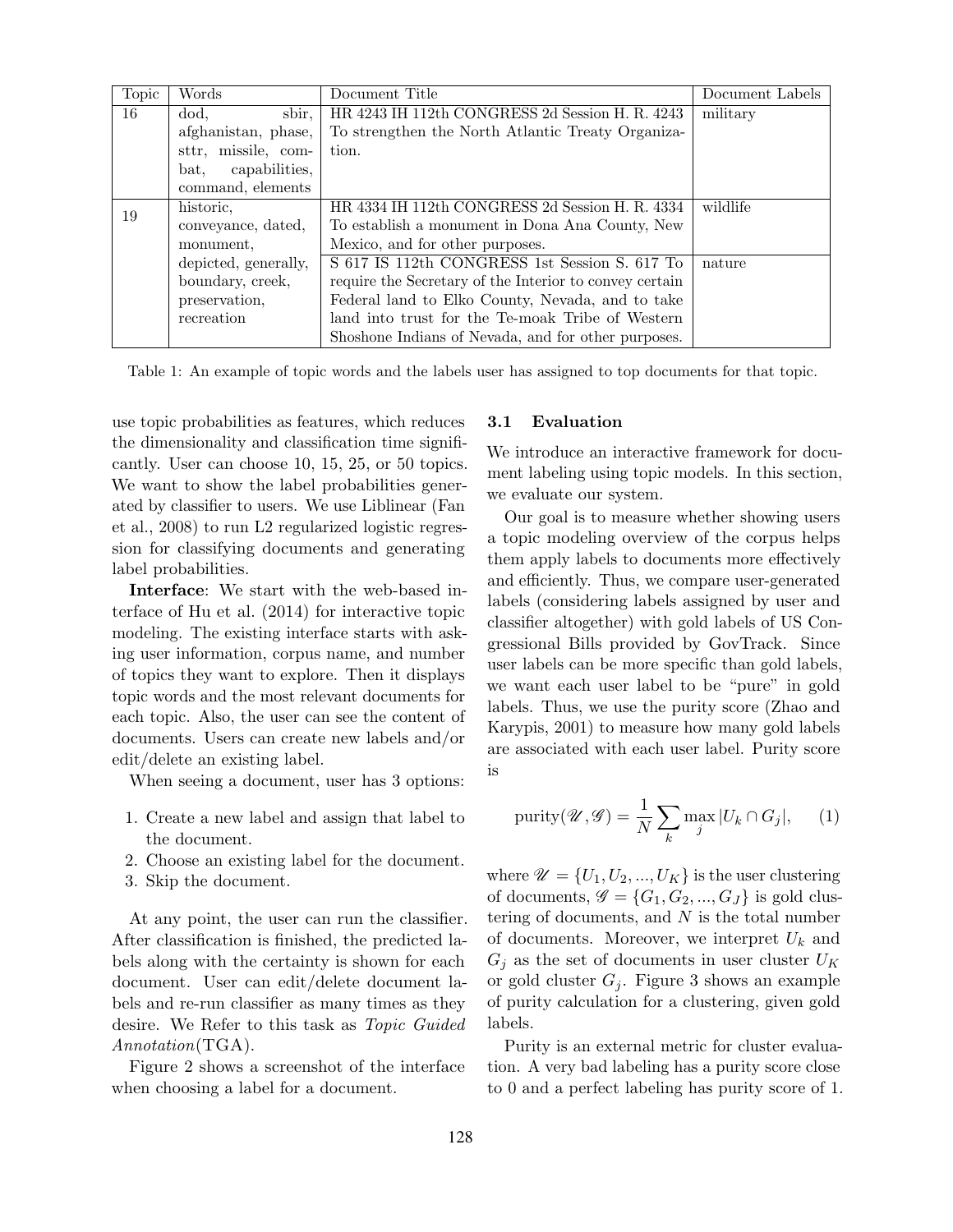

Figure 2: A screenshot of interactive document labeling interface. The user sees topic words and the most relevant documents for each topic. The user has created two labels: "Education" and "Health" and sees the content of a documents. The user can create a new label and assign the new label to the document, or choose one of the two existing labels to assign to the document, or skip the document and view the previous or next document.



Figure 3: An example of computing purity: Clusters correspond to user labels and different shapes correspond to different associated gold labels. Majority gold label numbers for three clusters are  $4(U_1), 3(U_2),$ and  $5(U_3)$ . Purity is  $\frac{1}{17} \times (4 + 3 + 5) \approx 0.71$ .

The higher this score, the higher the quality of user labels.

To evaluate TGA, We did a study on two different users. For User 1, we chose 15 topics and for User 2, we chose 25 topics. They were asked to stop labeling whenever they were satisfied with the predicted document labels.

We compare the user study results with a baseline. Our baseline ignores topic modeling information for choosing documents to labels. It considers the scenario when users are given a large document collection and are asked to categorize the documents without any other information. Thus, we show randomly chosen documents to users and want them to apply label to them. All users can go back and edit or delete document labels, or refuse to label a document if they find it confusing. After each single labeling, we use the same features and classifier that we used for user study with topic models to classify documents. Then we calculate purity for user labels with respect to gold labels. Figure 4 shows the purity score over different number of labeled documents for User 1, User 2, and baseline.

User 1 did the labeling in 6 rounds, whereas User 2 did total of 7 rounds. User 1 ended with 116 labeled documents and user 2 had 42 labeled documents in the end.

User 2 starts with a label set of size 9 and labels 11 documents. Two documents are labeled as "wildlife", other two are labeled as "tax", and all other documents have unique labels. This means that even if there are very few instance per label, baseline is outperformed. This is an evidence of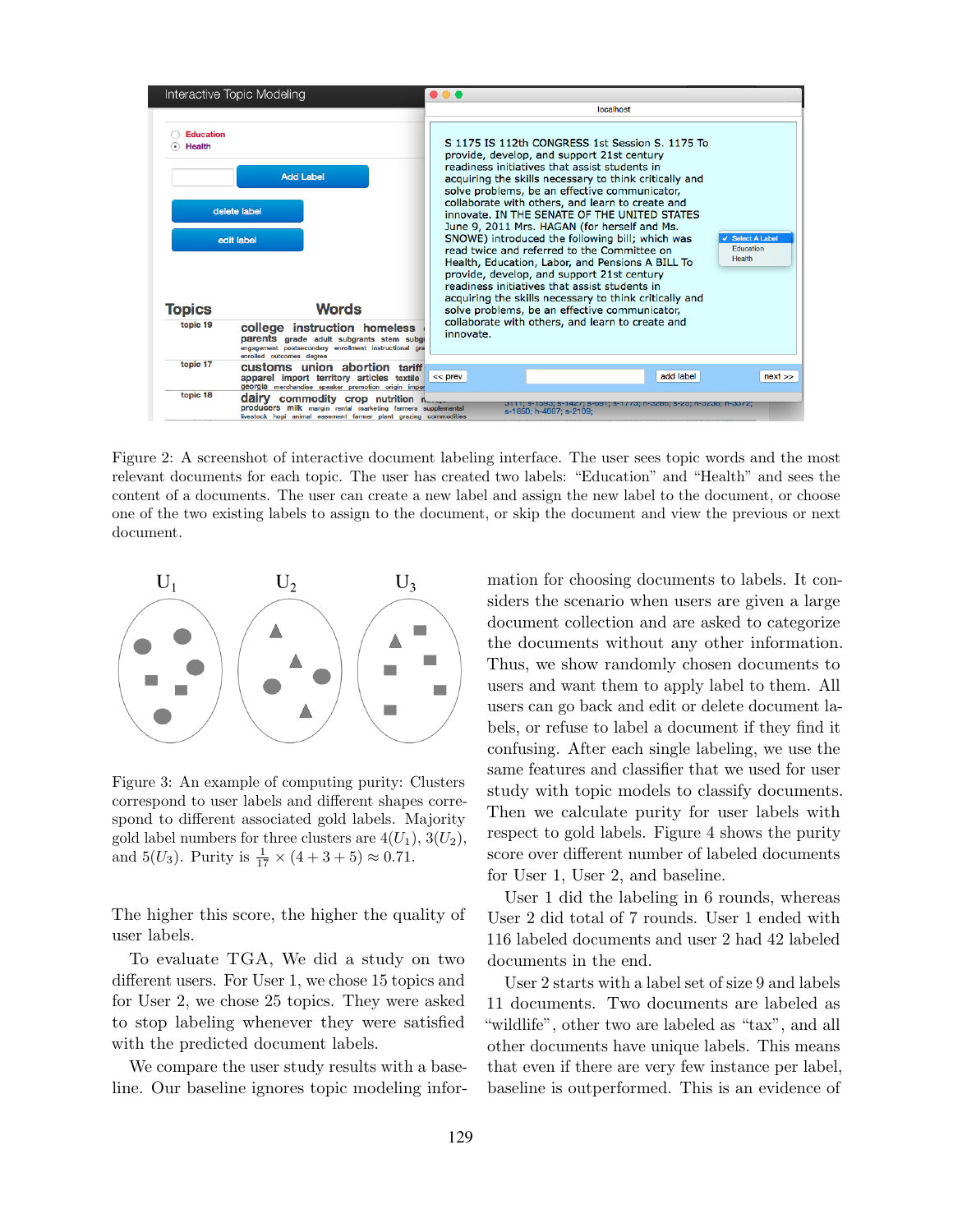

Figure 4: Purity score over number of labeled documents. TGA 1 and TGA 2 refer to results for User 1 and User 2.

| User <sub>1</sub> | Baseline | User 2 | <b>Baseline</b> |
|-------------------|----------|--------|-----------------|
| 36                | 12       | 11     | 12              |
| $50\,$            | 52       | 17     | 18              |
| 58                | 60       | 20     | 38              |
| 82                | 109      | 23     | 40              |
| 103               | >116     | 30     | 112             |
| 116               | >116     | 35     | 116             |
|                   |          | 42     | 115             |
|                   |          |        |                 |
| a                 |          |        |                 |

Table 2: The number of required labeled documents for baseline to get the same purity score as (a) User 1 (b) User 2, in each round

choosing informative documents to assign labels with the help of topic models. On the other hand, User 1 starts with a label set of size 7 and labels 36 documents and is outperformed by baseline significantly. One reason for this is that assigning too many documents relevant to a topic, with the same label doesn't provide any new information to the classifier and thus the user could get the same purity score with a lower number of labeled documents, which would lead to outperforming baseline. User 1 outperforms the baseline in the second (8 labels and 50 labeled documents) and third round (9 labels and 58 labeled documents) slightly. In the fourth round, user creates more labels. With total of 13 labels and 82 labeled documents, the gap between user's purity score and baseline gets larger. Both users outperform baseline in the final round.

To see how topic models help speed up labeling process, we compare the number of user labeled documents with the approximate number of required labeled documents to get the same purity score in baseline. Table 2 shows the results for User 1 and User 2.

User 1 starts with man labeled documents and baseline can achieve the same performance with one third of the labeled documents. As the user keeps labeling more documents, the performance improves and baseline needs more labeled documents to get the same level of purity. For User 2, baseline on average needs over two times as many labeled documents to achieve the same purity score as user labels. These tables indicate that topic models help users choose documents to assign labels to and achieve an acceptable performance with fewer labeled documents.

### 4 Related Work

Topic Models such as Latent Dirichlet Allocation (Blei et al.,  $2003$ , LDA) are unsupervised learning algorithms and are a useful tool for understanding the content of large collection of documents. The topics found by these models are the set of words that are observed together in many documents and they introduce correlation among words. Top words in each topic explain the semantics of that topic. Moreover, each document is considered a mixture of topics. Top topics for each document explain the semantics of that document.

When all documents are assigned a label, supervised topic models can be used. slda (Mcauliffe and Blei, 2008) is a supervised topic model that generates topics that give an overview of both document contents and assigned labels. Perotte et al.  $(2011)$  extend SLDA and introduce HSLDA, which is a model for large-scale multiply-labeled documents and takes advantage of hierarchical structure in label space. HSLDA is used for label prediction. In general, supervised topic models help users understand labeled document collections.

Text classification predicts a label for documents and help manage document collections. There are known classifiers as well as feature extraction methods for this task. However, providing an initial set of labeled documents for both text classification and supervised topic models still requires lots of time and human effort.

Active learning (Settles, 2010), reduces the amount of required labeled data by having a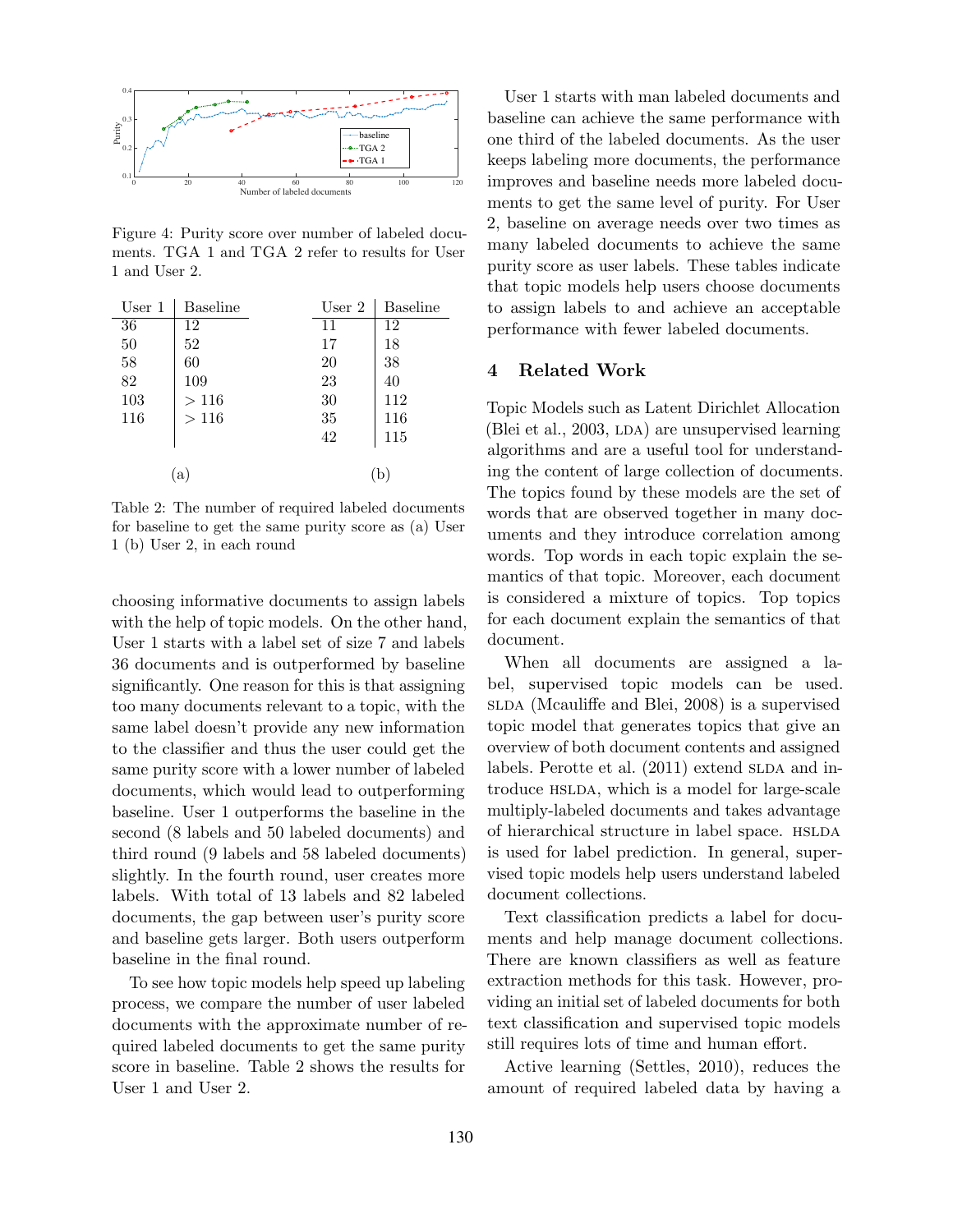learner which actively queries the label for specific documents and collects a labeled training set. In a user interactive system, the active learner queries document labels from users (Settles, 2010). In other words, the learner suggests some documents to the user and wants the user to assign a label to those. Settles (2011) discusses that having interactive users in annotation process along with active learning, reduces the amount of annotation time while still achieving acceptable performance. In more detail, they presents an interactive learning framework to get user annotations and produce accurate classifiers in less time. The shortcoming of active learning is that they don't provide any overview information of corpus, like topic model approaches do.

Nevertheless, new methods in both analysis and evaluation are needed. Classification algorithms restrict document labels to a predefined label set. Grimmer and Stewart (2013) show that to be able to use the output of automatic text analysis in political science, we need careful validation methods. There has been some work done on bringing user in this task for refining and evaluating existing methods. Hu et al. (2014) show that topic models are not perfect from the user view and introduce a framework to interactively get user feedback and refine topic models. Chuang et al. (2013) present an interactive visualization for exploring documents by topic models to address user needs.

We bring these tools together to speed up annotation process. We believe having users engaged in content analysis, not only reduces the amount of annotation time, but also helps to achieve user satisfaction. We propose an iterative and user interactive procedure for document annotation. We use topic models to provide some high-level information about the corpus and guid users in this task. We show top words and documents for each topic to the user and have them start labeling documents. Users can create/edit/delete labels. Then users can run a classifier to predict the labels for the unlabeled documents. They can change document labels and re-classify documents iteratively, until satisfaction is achieved.

## 5 Future Work

There are some obvious directions that will expand this ongoing research. First, we are planning to use active learning to better aid classification. We expect that active learning will reduce the number of required labeled documents while still getting a high purity score and user satisfaction.

Second, we will use supervised topic models (Mcauliffe and Blei,  $2008$ ,  $SLDA$ ) instead of LDA after the first round to update topics based on document labels. SLDA uses labeled documents to find topics that explain both document content and their associated labels. We believe using SLDA instead of LDA after the first round will give users more information about the overview of documents and help them further for applying labels to documents.

Third, we want to allow the user to refine and correct labels further. Our existing interface allows the user to delete a label or edit a label. We believe it is also important for users to merge labels if they think the labels are too specific. In addition, we believe a crucially important step is to generate the label set. Giving the user some information about the range of documents can help them generate a better label set. One other option is to suggest labels to users based on topic models (Lau et al., 2010).

Fourth, we will explore other corpora such as European Parliament corpus (Koehn, 2005). To our knowledge, there are no true labels for Europarl corpus and using our interactive tool can help users find the categorized information they need.

Finally, for evaluating our method, in addition to using the correct labeling and purity score, we will conduct a user experiment with more users involved. Since the task of labeling congress data set requires some political knowledge, we will choose annotators who have some political science background.

## Acknowledgments

We thank the anonymous reviewers for their insightful comments. We thank Dr. Niklas Elmqvist for his advice for revising the user inter